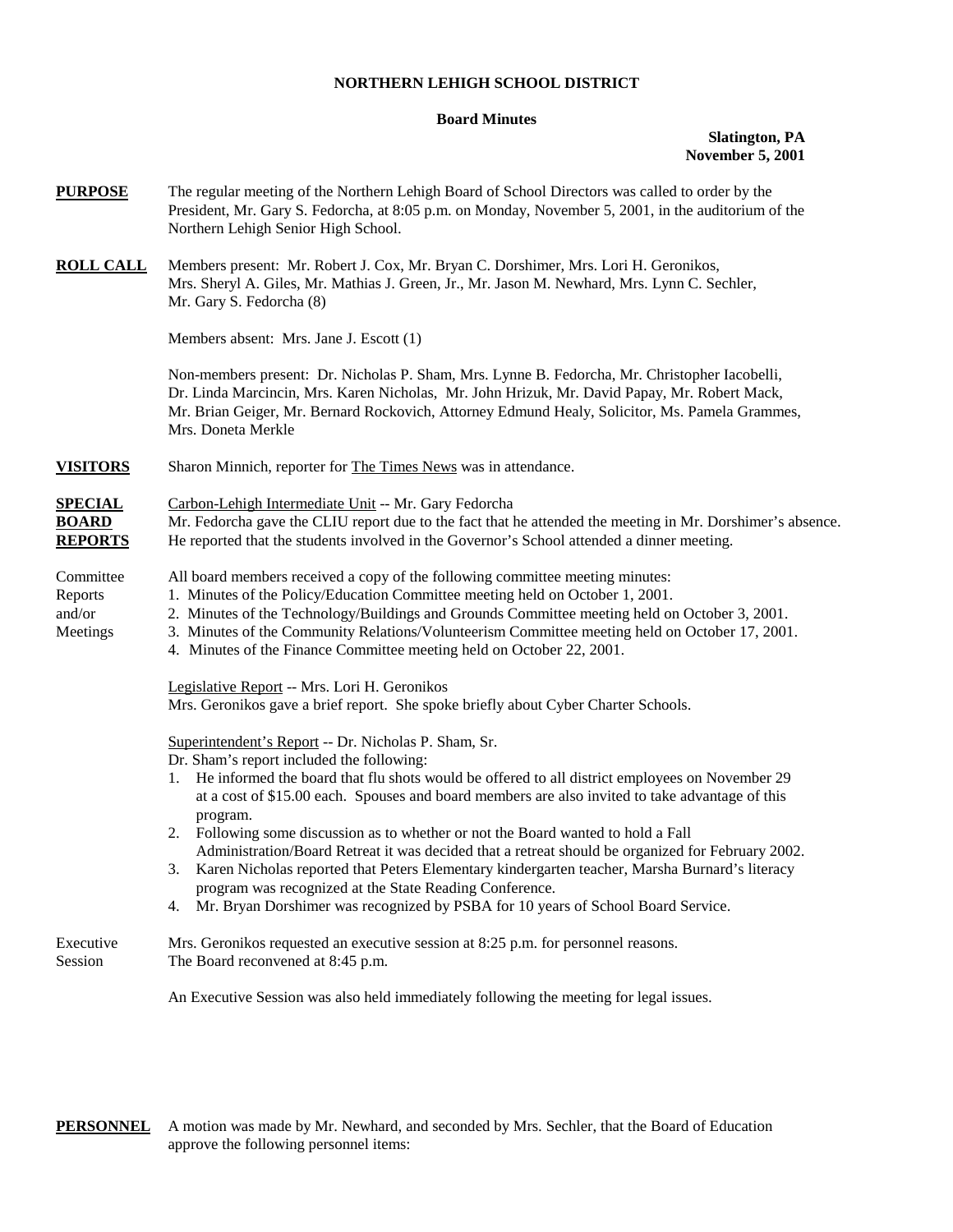| Resignations-<br>Retirements                                   | Accept the resignation of Ronald Borger, Chemistry teacher in the senior high school, effective on or<br>about January 24, 2002. This represents the end of the first semester of the 2001-2002 school year.<br>Mr. Borger has decided to retire after 34 years of service.                                                                                                                                                                                                                                       |                                                                                                     |  |  |  |
|----------------------------------------------------------------|-------------------------------------------------------------------------------------------------------------------------------------------------------------------------------------------------------------------------------------------------------------------------------------------------------------------------------------------------------------------------------------------------------------------------------------------------------------------------------------------------------------------|-----------------------------------------------------------------------------------------------------|--|--|--|
|                                                                | Accept the resignation of Marjorie Hennet, school psychologist. Effective November 6, 2001, Ms. Hennet<br>has decided to retire after 33 years of service in education, three of which were with the Northern Lehigh<br>School District.                                                                                                                                                                                                                                                                          |                                                                                                     |  |  |  |
| Substitutes-<br>Instructional                                  | Approve the following substitute teachers for the 2001-2002 school year at the substitute teacher rates of<br>$$70.00$ for 1-10 non-consecutive days; \$80.00 for 11-20 non-consecutive days; \$90.00 for 21+ non-<br>consecutive days:                                                                                                                                                                                                                                                                           |                                                                                                     |  |  |  |
|                                                                | Rocatta Tait - Elementary<br>John Sitaras - All Subject Areas - Emergency Certificate<br>Derek Bleiler - Elementary K-6                                                                                                                                                                                                                                                                                                                                                                                           |                                                                                                     |  |  |  |
| Non-<br>Instructional                                          | Approve the following substitute custodian for the 2001-2002 school year at the substitute rate of \$7.25 per                                                                                                                                                                                                                                                                                                                                                                                                     |                                                                                                     |  |  |  |
|                                                                | Susan Bilheimer                                                                                                                                                                                                                                                                                                                                                                                                                                                                                                   |                                                                                                     |  |  |  |
| Unpaid<br>Volunteer Aides<br>Peters Elem.                      | 2001-2002 school year:                                                                                                                                                                                                                                                                                                                                                                                                                                                                                            | Approve the following individuals as unpaid volunteer aides in the Peters Elementary School for the |  |  |  |
|                                                                | Evelyn Barone*                                                                                                                                                                                                                                                                                                                                                                                                                                                                                                    | Christine Afflerbach                                                                                |  |  |  |
|                                                                | Pamela Umlauf*                                                                                                                                                                                                                                                                                                                                                                                                                                                                                                    | <b>Evelyn Barone</b>                                                                                |  |  |  |
|                                                                | Tina Williams*                                                                                                                                                                                                                                                                                                                                                                                                                                                                                                    | Sharon Boyesen                                                                                      |  |  |  |
|                                                                | Krystal Miller-Brown*                                                                                                                                                                                                                                                                                                                                                                                                                                                                                             | Katherine Danish                                                                                    |  |  |  |
|                                                                | Michele Uebele*                                                                                                                                                                                                                                                                                                                                                                                                                                                                                                   | <b>Ruth Davies</b>                                                                                  |  |  |  |
|                                                                | Kathi Buss*                                                                                                                                                                                                                                                                                                                                                                                                                                                                                                       | Mary Beth Dellecker                                                                                 |  |  |  |
|                                                                | Tammy Marsh*                                                                                                                                                                                                                                                                                                                                                                                                                                                                                                      | Rita Erschen                                                                                        |  |  |  |
|                                                                | Dawn Burke*                                                                                                                                                                                                                                                                                                                                                                                                                                                                                                       | Mary-Beth Fatzinger                                                                                 |  |  |  |
|                                                                | Melissa Fliszar                                                                                                                                                                                                                                                                                                                                                                                                                                                                                                   | Vera Hoppe                                                                                          |  |  |  |
|                                                                | Michelle McCarroll<br>Robin Schultz                                                                                                                                                                                                                                                                                                                                                                                                                                                                               | Pam Peters                                                                                          |  |  |  |
|                                                                | LouAnne Reppert<br><b>Audrey Steigerwalt</b>                                                                                                                                                                                                                                                                                                                                                                                                                                                                      | Ann Stoss                                                                                           |  |  |  |
|                                                                | Nancy Wagner                                                                                                                                                                                                                                                                                                                                                                                                                                                                                                      |                                                                                                     |  |  |  |
|                                                                | *Pending Verification of Clearances                                                                                                                                                                                                                                                                                                                                                                                                                                                                               |                                                                                                     |  |  |  |
|                                                                |                                                                                                                                                                                                                                                                                                                                                                                                                                                                                                                   |                                                                                                     |  |  |  |
| Unpaid<br>Slatington Elem.                                     | Approve the following individuals as unpaid volunteer aides in the Slatington Elementary School for<br>Volunteer Aides the 2001-2002 school year:                                                                                                                                                                                                                                                                                                                                                                 |                                                                                                     |  |  |  |
|                                                                | Elizabeth Hough*                                                                                                                                                                                                                                                                                                                                                                                                                                                                                                  | Robin Blocker                                                                                       |  |  |  |
|                                                                | Sarah Moffitt*                                                                                                                                                                                                                                                                                                                                                                                                                                                                                                    | Marshelle George                                                                                    |  |  |  |
|                                                                | Patricia Ingles*                                                                                                                                                                                                                                                                                                                                                                                                                                                                                                  | Crystal Horvath                                                                                     |  |  |  |
|                                                                | Sarah Cook*                                                                                                                                                                                                                                                                                                                                                                                                                                                                                                       |                                                                                                     |  |  |  |
|                                                                | Aimee Wood*                                                                                                                                                                                                                                                                                                                                                                                                                                                                                                       |                                                                                                     |  |  |  |
|                                                                | Kathy Yelinek*                                                                                                                                                                                                                                                                                                                                                                                                                                                                                                    |                                                                                                     |  |  |  |
|                                                                | *Pending Verification of Clearances                                                                                                                                                                                                                                                                                                                                                                                                                                                                               |                                                                                                     |  |  |  |
| Unpaid<br>Volunteer<br><b>Swim Coaches</b><br><b>PERSONNEL</b> | Approve Peter Vernon and Angela Velasquez as volunteer swim coaches for the 2001-2002 school<br>year, effective immediately and continuing until the completion of the State Swimming Tournament,<br>or until Ian Vernon, Nicole Valesquez, Katherine Rex, Nicole Matthews are no longer eligible to<br>compete in the 2002 State Tournament. These students will be participating in the District XI (Con't.)<br>Swimming Tournament and must have a coach or district official accompany them. It is understood |                                                                                                     |  |  |  |
|                                                                | that there is no cost to the district.                                                                                                                                                                                                                                                                                                                                                                                                                                                                            |                                                                                                     |  |  |  |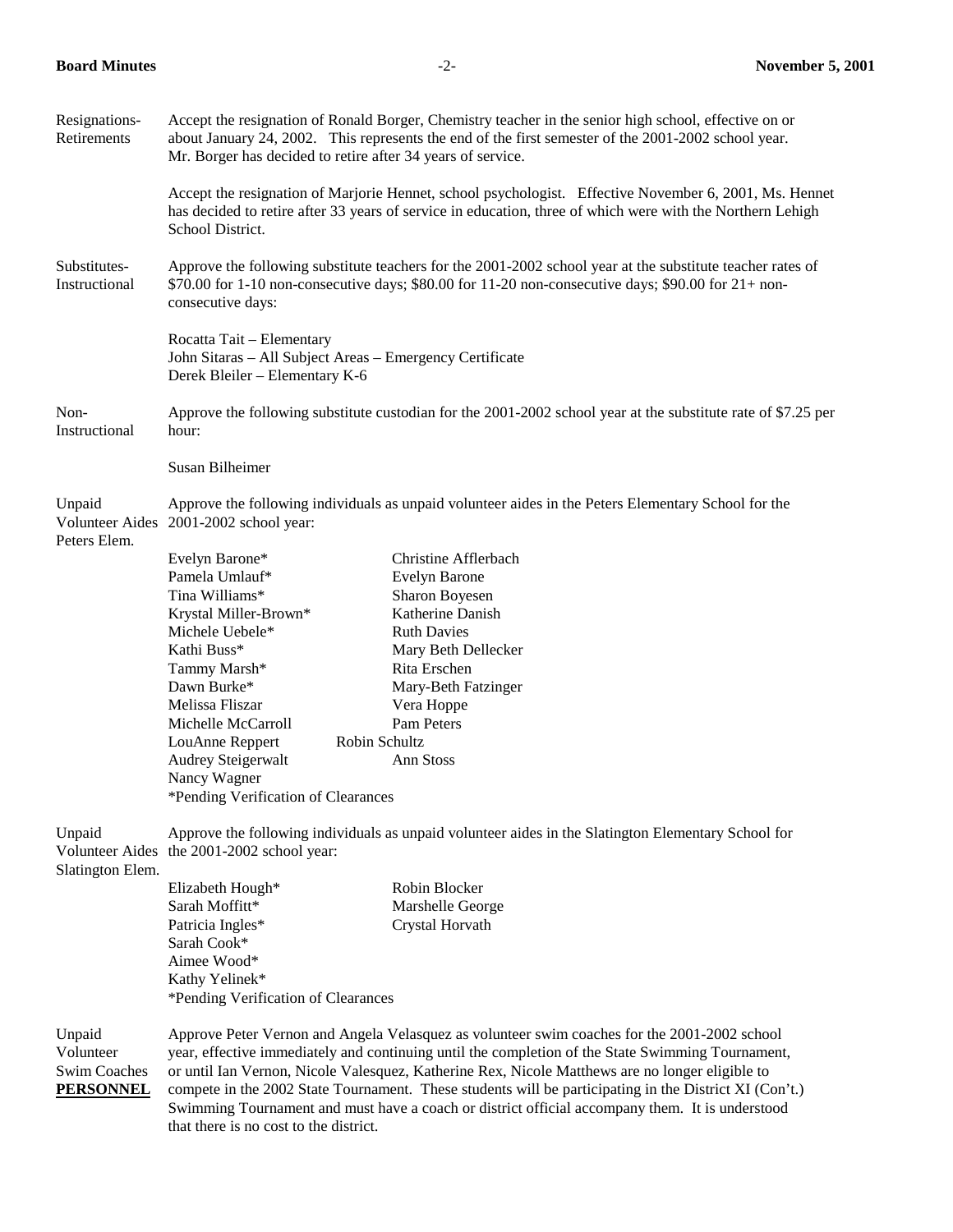| Act 93 Member              | Laurie Newman Approve the recommendation of the Superintendent to remove Laurie Newman,<br>Special Education Coordinator, from the NLEA Collective Bargaining Unit and reclassify her as an<br>Act 93 Administrator, effective November 6, 2001. Laurie will remain a 10-month employee and<br>maintain her present salary with two additional weeks of summer employment at an added stipend of<br>\$5000. It is further recommended that, upon completion of her K-12 Special Education Supervisory<br>Certification, Ms. Newman would become the Director of Special Education with a salary adjustment<br>beyond the annual Act 93 increase at a rate to be determined by the Board of Education. |  |  |  |  |
|----------------------------|-------------------------------------------------------------------------------------------------------------------------------------------------------------------------------------------------------------------------------------------------------------------------------------------------------------------------------------------------------------------------------------------------------------------------------------------------------------------------------------------------------------------------------------------------------------------------------------------------------------------------------------------------------------------------------------------------------|--|--|--|--|
| Administrative<br>Transfer | <b>Babette Guss</b><br>From:<br>Middle School Reading 7/Language & Communication Skills Teacher<br>To:<br>Senior High School English Teacher – Replacing Cathy Groller, who resigned.<br>\$37,500 (Step 5B+24)<br>Salary:<br><b>Effective Date:</b><br>When an appropriate replacement has been found for Nadeen Boykin.                                                                                                                                                                                                                                                                                                                                                                              |  |  |  |  |
| Change of<br><b>Status</b> | Nadeen Boykin<br>Half Time Temporary Professional Employee in the Middle School<br>From:<br>To:<br>Full Time Temporary Professional Employee, teaching<br>Reading/Language & Communication Skills in the middle school, replacing Babette Guss, who<br>was administratively transferred to the senior high school.<br>\$35,400 pro-rated (Step 3B)<br>Salary:<br>When an appropriate replacement has been found.<br><b>Effective Date:</b><br>YEA:<br>Mr. Cox, Mr. Dorshimer, Mrs. Geronikos, Mrs. Giles, Mr. Green, Mr. Newhard,<br>Mrs. Sechler, Mr. Fedorcha (8)<br>NAY:<br>None $(0)$                                                                                                             |  |  |  |  |
| <b>POLICY</b>              | Motion was made by Mrs. Sechler, with a second made by Mrs. Giles, that the Board of Education<br>approve the following items listed under Policy:                                                                                                                                                                                                                                                                                                                                                                                                                                                                                                                                                    |  |  |  |  |
| Amend Main<br>Motion       | Motion was made by Mr. Green, with a second made by Mr. Dorshimer, that Policy #006 be removed<br>from the main motion and sent back to the Policy/Education Committee to clarify Section 14 –<br>Committee Meetings particularly the area which addresses voting during committee meetings.                                                                                                                                                                                                                                                                                                                                                                                                          |  |  |  |  |
| Vote On<br>Amendment       | <b>ROLL CALL:</b><br>YEA:<br>Mr. Dorshimer, Mr. Green, Mr. Cox (3)<br>NAY:<br>Mrs. Geronikos, Mrs. Giles, Mr. Newhard, Mrs. Sechler, Mr. Fedorcha (5)<br>Motion failed.                                                                                                                                                                                                                                                                                                                                                                                                                                                                                                                               |  |  |  |  |
| <b>First Reading</b>       | Board Policies Approve revisions to Policy # 202 - Attendance of Nonresident Students, as presented after first reading.<br>Approve revisions to Policy # 204 - Attendance, as presented after first reading.<br>Approve revisions to Policy $#217 -$ Graduation, as presented after first reading.                                                                                                                                                                                                                                                                                                                                                                                                   |  |  |  |  |
| Second<br>Reading          | Approve revisions to Policy #006 -- Local Board Procedures as presented, after second reading.<br>Approve revisions to Policy #108 – Adoption of Textbooks, as presented, after second reading.                                                                                                                                                                                                                                                                                                                                                                                                                                                                                                       |  |  |  |  |
| Conferences                | Approve the request of Chris Iacobelli to attend a conference at Lehigh University in Bethlehem, PA<br>on November 30, 2001. Expenses include \$110.00 for registration, \$10.00 for meals, \$40.00 for<br>travel for a total cost of \$160.00.                                                                                                                                                                                                                                                                                                                                                                                                                                                       |  |  |  |  |

# **POLICY**

**(Con't.)** Approve the request of Karen Nicholas to attend a conference at Lehigh University in Bethlehem, PA on November 30, 2001. Expenses include \$110.00 for registration.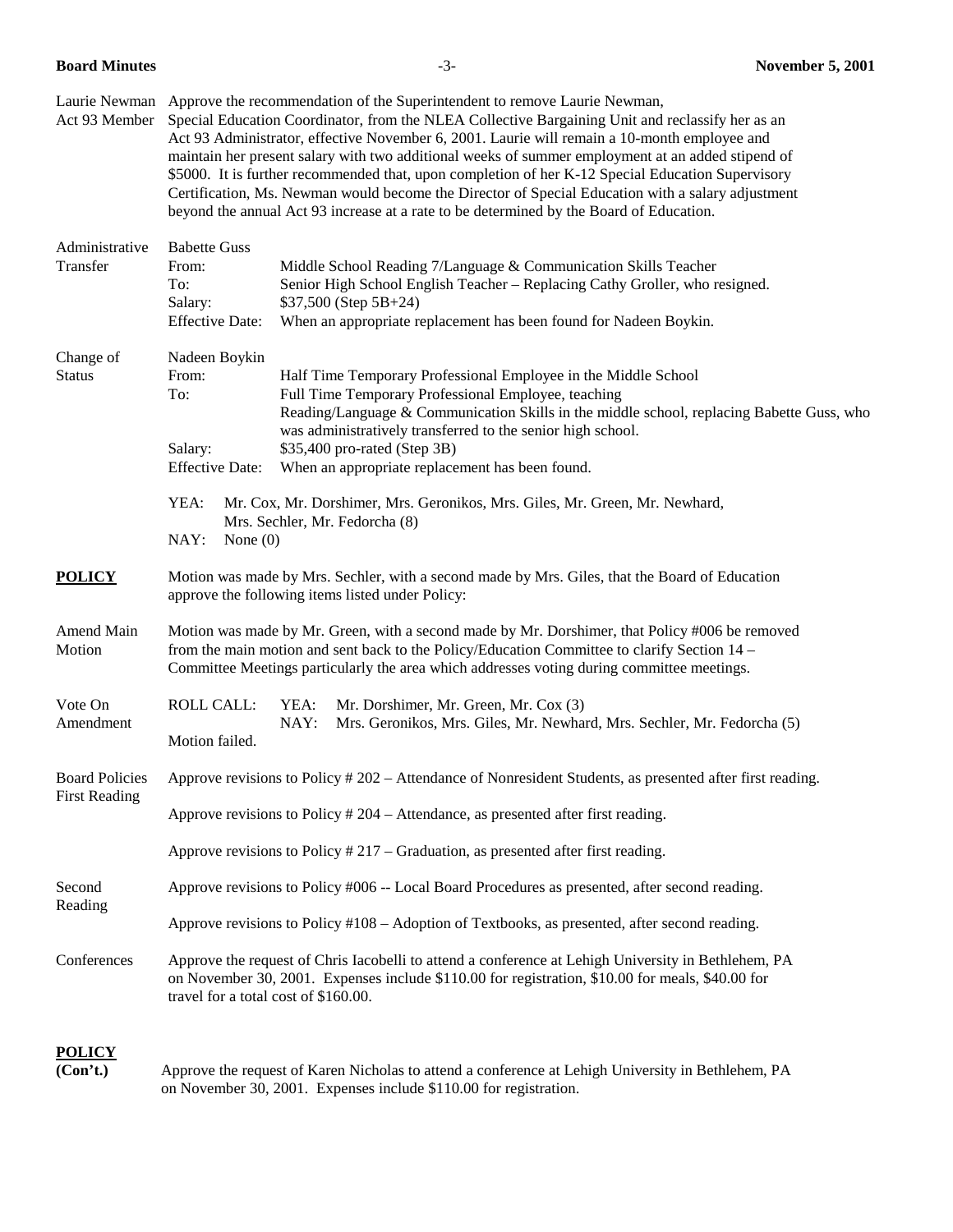| Approve the request of Susan Mendes to attend the "PA Alliance for Environmental Education"      |  |  |  |  |
|--------------------------------------------------------------------------------------------------|--|--|--|--|
| conference in Harrisburg, PA on November 3, 2001. Expenses include \$113.00 for registration and |  |  |  |  |
| have been approved by the district's Continuing Professional Education Committee.                |  |  |  |  |

 Approve the request of Beth Case to attend a Bureau of Education & Research conference at King of Prussia, PA on December 13, 2001. Expenses for the conference include \$175.00 for registration, \$27.00 for travel, for a total cost of \$202.00 plus the cost of a substitute for one day and will be paid through IDEA funds.

Approve the request of Catherine Farole to attend a Bureau of Education & Research conference at King of Prussia, PA on December 13, 2001. Expenses for the conference, entitled "Current, Best Ideas for Making Inclusion Work (Grades 6-12)", include\$175.00 for registration, plus the cost of a substitute for one day and will be paid through IDEA funds.

NLMS Student Approve the Northern Lehigh Middle School Student Activities Fund statement for the month of Act. Fund September 2001. Statement

Homebound Grant homebound instruction for a  $9<sup>th</sup>$  grade student, Student No. 05-30275, for five hours per week, Instruction effective October 22, 2001 and ending on or about November 30, 2001.

Attendance Of In accordance with School Board Policy #202, approve the request of a  $12<sup>th</sup>$  grade student attending Nonresident Northern Lehigh High School, whose living arrangements have been changed, to remain in attendance Student for the remainder of the 2001-2002 school year.

NLSD Approve to authorize proper officials to sign a resolution to promulgate a revised Emergency Northern Lehigh School District Emergency Plan for all emergencies and disasters occurring within Plan the school district. This plan, initially adopted on June 2, 1997, is designed to comply with all Revised applicable Federal and State regulations and provides the policies and procedures to be followed in dealing with emergency conditions. This plan supersedes all previously developed emergency plans of the Northern Lehigh School District and meets the two-year compliance rule.

**FINANCIAL** Motion was made by Mrs. Sechler, with a second made by Mr. Cox, that the Board of Education approve the following financial items:

PC Abatements Consider abatement of per capita taxes for the residents that fall within the guidelines as presented.

|              | Construction Approve payment of bills from the Construction Account, as presented. |
|--------------|------------------------------------------------------------------------------------|
| <b>Bills</b> |                                                                                    |

Extended Approve payment of bills from the Extended Construction Account, as presented. Construction Bills

## **FINANCIAL**

**(Con't.)** 

Portfolio Approve the Arthurs Lestrange Cash Management Portfolio for the month of September 2001. Summary

Vote On ROLL CALL: YEA: Mrs. Geronikos, Mrs. Giles, Mr. Newhard, Mrs. Sechler, Mr. Fedorcha (5) Main NAY: Mr. Dorshimer, Mr. Green, Mr. Cox (3) Motion Motion carried.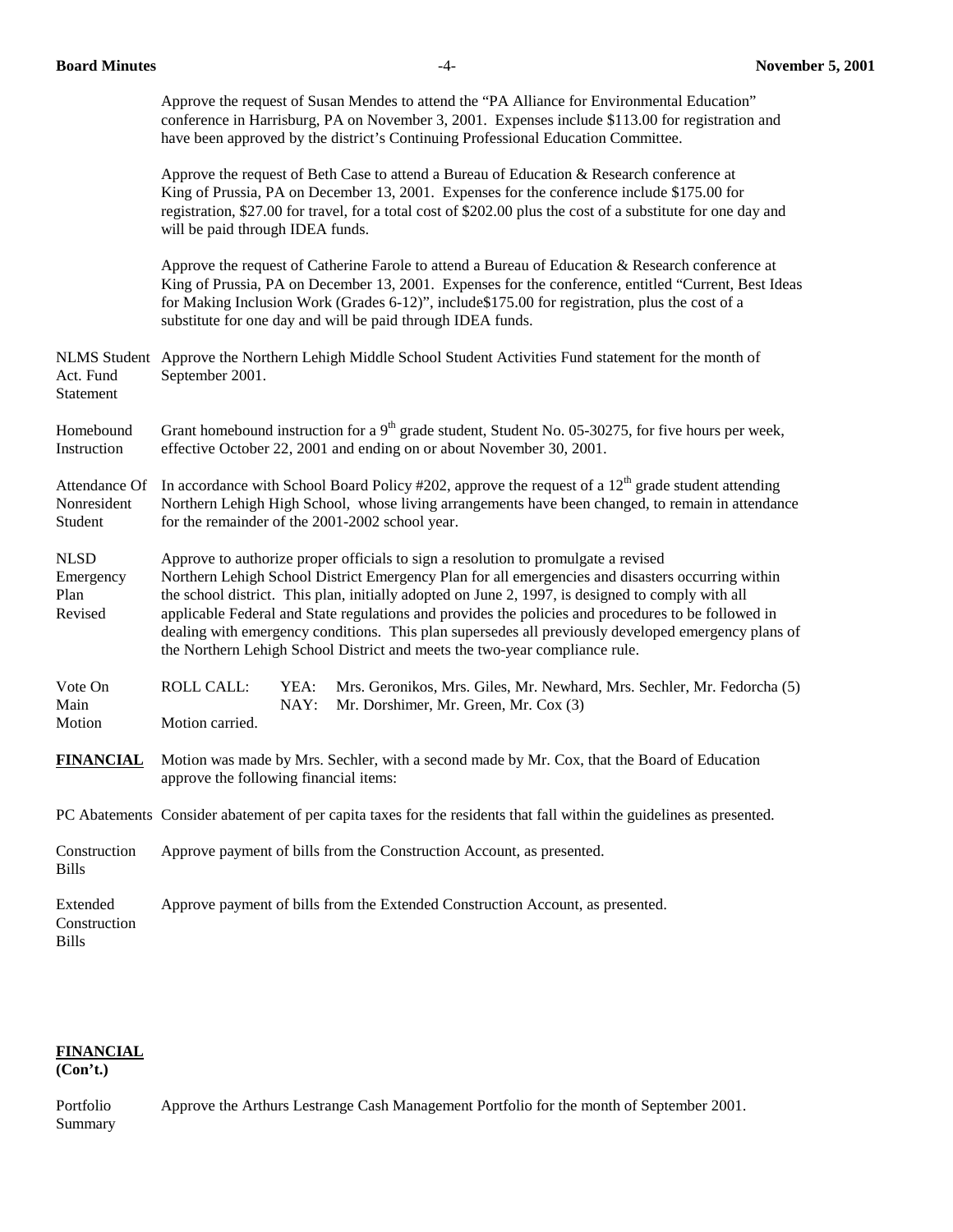| Award Bid<br>For Heating/<br>Cooling Unit<br>At Slatington<br>Elem. | Accept and approve the recommendation of the Director of Support Services to award the bid for the removal and<br>replacement of the Slatington Elementary library roof-top heating/cooling unit to the lowest responsible bidder,<br>Elliot-Lewis of Philadelphia, PA with a base bid of \$7,359.00.  |  |  |  |  |
|---------------------------------------------------------------------|--------------------------------------------------------------------------------------------------------------------------------------------------------------------------------------------------------------------------------------------------------------------------------------------------------|--|--|--|--|
| Refund Per<br>Capita Tax                                            | Approve a \$20 refund to Frederick and Nancy Gledhill of Slatington for duplicate payment on their 2001-2002<br>School Per Capita Tax.                                                                                                                                                                 |  |  |  |  |
| Refund Real<br><b>Estate Tax</b>                                    | Approve a \$1486.21 refund to Cendant Mortgage of Exton, PA for duplicate payment on real estate tax bill<br>#00795. The mortgage company and the property owners both incorrectly paid the 2001-2002 property tax bill.                                                                               |  |  |  |  |
|                                                                     | Approve a \$38.02 refund to Jeffery and Alfred Seier due to a reduction in the assessed value of their property. The<br>assessed value on their property located at 6659 Walnut Street, Slatington, PA was reduced from \$2,750 to \$750.                                                              |  |  |  |  |
|                                                                     | Approve an \$18.89 refund to Henry and Pauline Smith due to a building being razed on May 1, 2001. The<br>assessed value on the property located at 4729 Mountain Road, Slatington, PA. was reduced from \$13,150 to<br>\$12,700.                                                                      |  |  |  |  |
|                                                                     | Approve a \$1,005.50 refund to David A. Moyer for duplicate payment on property located at 4111 West Grant<br>Street, Slatedale, PA. The mortgage company and the property owner both incorrectly paid the real estate tax bill.                                                                       |  |  |  |  |
| Approve Sub-<br>mission Of<br>PlanCon K                             | Approve the submission of PLANCON Part K for Northern Lehigh School District's General Obligation<br>Bonds, Series AA and AAA of 2001. PLANCON K is a required form for bond re-financing, and will enable<br>PDE to reassign the 1995 Bond's reimbursement percentage to the series AAA of 2001 bond. |  |  |  |  |
| Amend 2001-<br>2002 General                                         | Approve to amend the 2001-2002 General Fund Budget to include the following revenues and expenses related to<br>additional federal and state grants:                                                                                                                                                   |  |  |  |  |
| Fund Budget                                                         | <b>Federal Funds:</b><br><b>Additional Revenues</b>                                                                                                                                                                                                                                                    |  |  |  |  |
|                                                                     | Title I<br>\$67,297.00<br>Title VI<br>\$367.00<br><b>CSRI</b><br>\$23,392.00                                                                                                                                                                                                                           |  |  |  |  |
|                                                                     | <b>Total Increases</b><br>\$91,056.00                                                                                                                                                                                                                                                                  |  |  |  |  |
|                                                                     | <b>Additional Title Expenses</b>                                                                                                                                                                                                                                                                       |  |  |  |  |
|                                                                     | 10-1490-120-440 Title I Salaries<br>\$74,760.00<br>10-1490-200-440 Title I Benefits<br>\$14,933.00                                                                                                                                                                                                     |  |  |  |  |
|                                                                     | <b>Total Increases</b><br>\$89,693.00                                                                                                                                                                                                                                                                  |  |  |  |  |
|                                                                     | <b>State Funds:</b><br><b>Additional Revenues</b>                                                                                                                                                                                                                                                      |  |  |  |  |
| <b>FINANCIAL</b>                                                    | <b>Students Achieving Standards Grant</b><br>\$73,440.00                                                                                                                                                                                                                                               |  |  |  |  |
| (Con't.)                                                            | <b>Additional Expenses</b>                                                                                                                                                                                                                                                                             |  |  |  |  |
|                                                                     | <b>Computer Supplies</b><br>10-2845-610-340<br>\$57,241.00<br>10-2845-750-340<br>Computer Equipment<br>\$16,199.00                                                                                                                                                                                     |  |  |  |  |
|                                                                     | <b>Total Increases</b><br>\$73,440.00                                                                                                                                                                                                                                                                  |  |  |  |  |